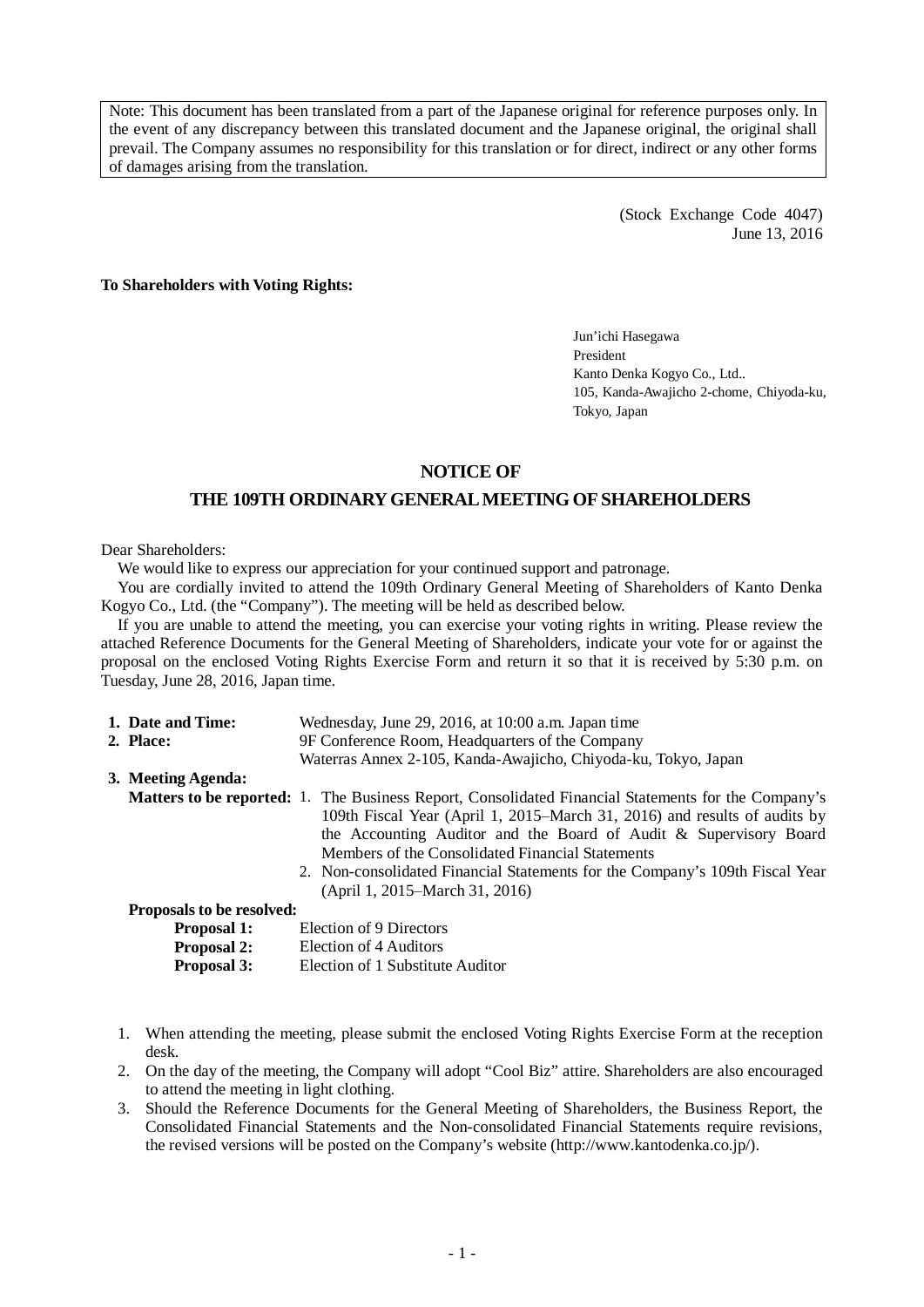# **Reference Documents for the General Meeting of Shareholders**

# **Proposals and References**

# **Proposal 1:** Election of 9 Directors

The terms of office of all 8 Directors will expire at the conclusion of this year's Ordinary General Meeting of Shareholders. To further strengthen our corporate governance structure, the Company proposes the election of 9 Directors (including 2 Outside Directors), adding another Outside Director. The candidates for Director are as follows:

| No. | Name                |                            | Past experience, positions, area of responsibility                                                            | Number of                     |
|-----|---------------------|----------------------------|---------------------------------------------------------------------------------------------------------------|-------------------------------|
|     | (Date of birth)     |                            | and significant concurrent positions                                                                          | shares of the<br>Company held |
|     |                     |                            |                                                                                                               |                               |
|     |                     | April 1970                 | Joined the Company                                                                                            |                               |
|     |                     | <b>July 2000</b>           | General Manager, Mizushima Development Research Lab.                                                          |                               |
|     |                     | April 2002                 | General Manager, New Products Development Promotion Dept.,                                                    |                               |
|     |                     | June 2003                  | New Products Development Div.<br>Director; General Manager, New Products Development                          |                               |
|     |                     |                            | Promotion Dept., New Products Development Div.                                                                |                               |
|     |                     | June 2005                  | Director; Deputy General Manager, Sales Div., General                                                         |                               |
|     |                     |                            | Manager, Fine Chemicals Sales Dept.-III                                                                       |                               |
|     |                     | June 2006                  | Director and Executive Officer; Deputy General Manager,                                                       |                               |
|     |                     |                            | Sales Div.; General Manager, Fine Chemicals Sales Dept.-III                                                   |                               |
|     | Shiro Yamashita     | June 2007                  | Director and Executive Officer; General Manager, Corporate                                                    |                               |
| 1   | (August 18, 1947)   |                            | Planning Dept.                                                                                                | 45,000                        |
|     | Reappointment       | June 2009                  | Director and Managing Executive Officer                                                                       |                               |
|     |                     | June 2011                  | President                                                                                                     |                               |
|     |                     | April 2012                 | President; General Manager, New Products Development Div.                                                     |                               |
|     |                     | April 2014                 | President                                                                                                     |                               |
|     |                     | June 2015                  | Chairman (to present)                                                                                         |                               |
|     |                     |                            | [Reasons for nomination of the candidate for Director]                                                        |                               |
|     |                     |                            | The Company has nominated Shiro Yamashita as a candidate for Director because                                 |                               |
|     |                     |                            | Mr. Yamashita has long experience in new product development and management                                   |                               |
|     |                     |                            | such as corporate planning, experience as a Director and broad insights concerning                            |                               |
|     |                     |                            | the overall management of the Company.                                                                        |                               |
|     |                     | January 2000               | Joined the Company                                                                                            |                               |
|     |                     | <b>July 2004</b>           | General Manager, Fine Chemicals Sales Dept.-II                                                                |                               |
|     |                     | June 2007                  | Executive Officer; General Manager, Fine Chemicals Sales                                                      |                               |
|     |                     |                            | Dept.-II                                                                                                      |                               |
|     |                     | June 2009                  | Director and Executive Officer, General Manager, Sales Div.                                                   |                               |
|     |                     | January 2011               | Director and Executive Officer; General Manager, Sales Div.;<br>General Manager, Fine Chemicals Sales Dept.-I |                               |
|     | Jun'ichi Hasegawa   | June 2011                  | Director and Executive Officer of the Company; Chairman and                                                   |                               |
| 2   | (November 11, 1958) |                            | Managing Director, Kanto Denka Kogyo (Shanghai) Co., Ltd.                                                     | 21,000                        |
|     | Reappointment       | June 2015                  | President (to present)                                                                                        |                               |
|     |                     |                            | [Reasons for nomination of the candidate for Director]                                                        |                               |
|     |                     |                            | The Company has nominated Jun'ichi Hasegawa as a candidate for Director                                       |                               |
|     |                     |                            | because Mr. Hasegawa has long experience in the sales division and at overseas                                |                               |
|     |                     |                            | subsidiaries, experience as a Director and broad insights concerning the overall                              |                               |
|     |                     | management of the Company. |                                                                                                               |                               |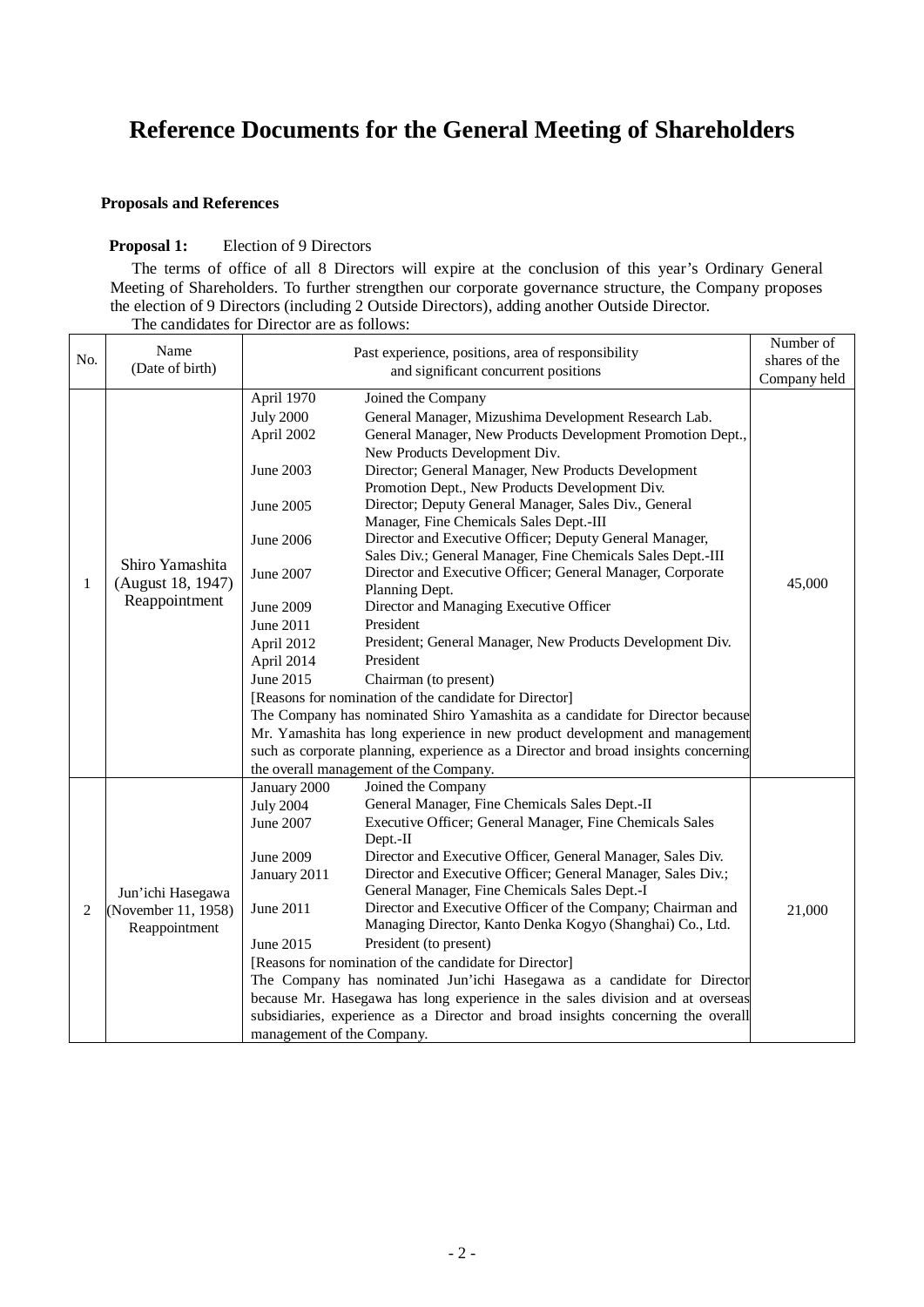|                | Name                                                       |                                                                                                          |                                                                                                                                                                                                                                                                                                                                                                                                                                                                                                                                                                                                                                                                                                                                                                                                                                                                                                                                                                                                                                                                                                                                                                                                                                                                                                                                                                                                                                                                                                                                                                                                                                                                                                                                                                                  | Number of        |
|----------------|------------------------------------------------------------|----------------------------------------------------------------------------------------------------------|----------------------------------------------------------------------------------------------------------------------------------------------------------------------------------------------------------------------------------------------------------------------------------------------------------------------------------------------------------------------------------------------------------------------------------------------------------------------------------------------------------------------------------------------------------------------------------------------------------------------------------------------------------------------------------------------------------------------------------------------------------------------------------------------------------------------------------------------------------------------------------------------------------------------------------------------------------------------------------------------------------------------------------------------------------------------------------------------------------------------------------------------------------------------------------------------------------------------------------------------------------------------------------------------------------------------------------------------------------------------------------------------------------------------------------------------------------------------------------------------------------------------------------------------------------------------------------------------------------------------------------------------------------------------------------------------------------------------------------------------------------------------------------|------------------|
| No.            | (Date of birth)                                            |                                                                                                          | Past experience, positions, area of responsibility                                                                                                                                                                                                                                                                                                                                                                                                                                                                                                                                                                                                                                                                                                                                                                                                                                                                                                                                                                                                                                                                                                                                                                                                                                                                                                                                                                                                                                                                                                                                                                                                                                                                                                                               | shares of the    |
|                |                                                            |                                                                                                          | and significant concurrent positions                                                                                                                                                                                                                                                                                                                                                                                                                                                                                                                                                                                                                                                                                                                                                                                                                                                                                                                                                                                                                                                                                                                                                                                                                                                                                                                                                                                                                                                                                                                                                                                                                                                                                                                                             | Company held     |
|                |                                                            | April 1977                                                                                               | Joined Asahi Mutual Life Insurance Co.                                                                                                                                                                                                                                                                                                                                                                                                                                                                                                                                                                                                                                                                                                                                                                                                                                                                                                                                                                                                                                                                                                                                                                                                                                                                                                                                                                                                                                                                                                                                                                                                                                                                                                                                           |                  |
|                |                                                            | April 2001                                                                                               | General Manager, Asset Management Planning Dept., Asahi                                                                                                                                                                                                                                                                                                                                                                                                                                                                                                                                                                                                                                                                                                                                                                                                                                                                                                                                                                                                                                                                                                                                                                                                                                                                                                                                                                                                                                                                                                                                                                                                                                                                                                                          |                  |
|                |                                                            |                                                                                                          | Mutual Life Insurance Co.                                                                                                                                                                                                                                                                                                                                                                                                                                                                                                                                                                                                                                                                                                                                                                                                                                                                                                                                                                                                                                                                                                                                                                                                                                                                                                                                                                                                                                                                                                                                                                                                                                                                                                                                                        |                  |
|                |                                                            | October 2002                                                                                             | General Manager, Asset Management Div(In Charge of Asset                                                                                                                                                                                                                                                                                                                                                                                                                                                                                                                                                                                                                                                                                                                                                                                                                                                                                                                                                                                                                                                                                                                                                                                                                                                                                                                                                                                                                                                                                                                                                                                                                                                                                                                         |                  |
|                |                                                            |                                                                                                          | Management Planning)., Asahi Mutual Life Insurance Co.                                                                                                                                                                                                                                                                                                                                                                                                                                                                                                                                                                                                                                                                                                                                                                                                                                                                                                                                                                                                                                                                                                                                                                                                                                                                                                                                                                                                                                                                                                                                                                                                                                                                                                                           |                  |
|                |                                                            | <b>July 2008</b>                                                                                         | Executive Officer, Asset Management Div., Asahi Mutual Life                                                                                                                                                                                                                                                                                                                                                                                                                                                                                                                                                                                                                                                                                                                                                                                                                                                                                                                                                                                                                                                                                                                                                                                                                                                                                                                                                                                                                                                                                                                                                                                                                                                                                                                      |                  |
|                |                                                            |                                                                                                          | Insurance Co.                                                                                                                                                                                                                                                                                                                                                                                                                                                                                                                                                                                                                                                                                                                                                                                                                                                                                                                                                                                                                                                                                                                                                                                                                                                                                                                                                                                                                                                                                                                                                                                                                                                                                                                                                                    |                  |
|                |                                                            | April 2010                                                                                               | Executive Officer, Office & System Management Div., Asahi                                                                                                                                                                                                                                                                                                                                                                                                                                                                                                                                                                                                                                                                                                                                                                                                                                                                                                                                                                                                                                                                                                                                                                                                                                                                                                                                                                                                                                                                                                                                                                                                                                                                                                                        |                  |
|                | Yukio Takaike                                              |                                                                                                          | Mutual Life Insurance Co.                                                                                                                                                                                                                                                                                                                                                                                                                                                                                                                                                                                                                                                                                                                                                                                                                                                                                                                                                                                                                                                                                                                                                                                                                                                                                                                                                                                                                                                                                                                                                                                                                                                                                                                                                        |                  |
|                |                                                            | June 2012                                                                                                | Director and Executive Officer of the Company                                                                                                                                                                                                                                                                                                                                                                                                                                                                                                                                                                                                                                                                                                                                                                                                                                                                                                                                                                                                                                                                                                                                                                                                                                                                                                                                                                                                                                                                                                                                                                                                                                                                                                                                    |                  |
|                |                                                            | June 2014                                                                                                | Director and Executive Officer; General Manager, Information                                                                                                                                                                                                                                                                                                                                                                                                                                                                                                                                                                                                                                                                                                                                                                                                                                                                                                                                                                                                                                                                                                                                                                                                                                                                                                                                                                                                                                                                                                                                                                                                                                                                                                                     |                  |
|                |                                                            |                                                                                                          | Systems Dept.                                                                                                                                                                                                                                                                                                                                                                                                                                                                                                                                                                                                                                                                                                                                                                                                                                                                                                                                                                                                                                                                                                                                                                                                                                                                                                                                                                                                                                                                                                                                                                                                                                                                                                                                                                    |                  |
|                |                                                            | June 2015                                                                                                |                                                                                                                                                                                                                                                                                                                                                                                                                                                                                                                                                                                                                                                                                                                                                                                                                                                                                                                                                                                                                                                                                                                                                                                                                                                                                                                                                                                                                                                                                                                                                                                                                                                                                                                                                                                  |                  |
|                |                                                            |                                                                                                          |                                                                                                                                                                                                                                                                                                                                                                                                                                                                                                                                                                                                                                                                                                                                                                                                                                                                                                                                                                                                                                                                                                                                                                                                                                                                                                                                                                                                                                                                                                                                                                                                                                                                                                                                                                                  |                  |
|                |                                                            |                                                                                                          |                                                                                                                                                                                                                                                                                                                                                                                                                                                                                                                                                                                                                                                                                                                                                                                                                                                                                                                                                                                                                                                                                                                                                                                                                                                                                                                                                                                                                                                                                                                                                                                                                                                                                                                                                                                  |                  |
|                |                                                            |                                                                                                          |                                                                                                                                                                                                                                                                                                                                                                                                                                                                                                                                                                                                                                                                                                                                                                                                                                                                                                                                                                                                                                                                                                                                                                                                                                                                                                                                                                                                                                                                                                                                                                                                                                                                                                                                                                                  |                  |
|                |                                                            |                                                                                                          |                                                                                                                                                                                                                                                                                                                                                                                                                                                                                                                                                                                                                                                                                                                                                                                                                                                                                                                                                                                                                                                                                                                                                                                                                                                                                                                                                                                                                                                                                                                                                                                                                                                                                                                                                                                  |                  |
|                |                                                            |                                                                                                          |                                                                                                                                                                                                                                                                                                                                                                                                                                                                                                                                                                                                                                                                                                                                                                                                                                                                                                                                                                                                                                                                                                                                                                                                                                                                                                                                                                                                                                                                                                                                                                                                                                                                                                                                                                                  |                  |
|                |                                                            |                                                                                                          |                                                                                                                                                                                                                                                                                                                                                                                                                                                                                                                                                                                                                                                                                                                                                                                                                                                                                                                                                                                                                                                                                                                                                                                                                                                                                                                                                                                                                                                                                                                                                                                                                                                                                                                                                                                  |                  |
|                |                                                            |                                                                                                          |                                                                                                                                                                                                                                                                                                                                                                                                                                                                                                                                                                                                                                                                                                                                                                                                                                                                                                                                                                                                                                                                                                                                                                                                                                                                                                                                                                                                                                                                                                                                                                                                                                                                                                                                                                                  |                  |
|                |                                                            |                                                                                                          |                                                                                                                                                                                                                                                                                                                                                                                                                                                                                                                                                                                                                                                                                                                                                                                                                                                                                                                                                                                                                                                                                                                                                                                                                                                                                                                                                                                                                                                                                                                                                                                                                                                                                                                                                                                  |                  |
|                |                                                            |                                                                                                          |                                                                                                                                                                                                                                                                                                                                                                                                                                                                                                                                                                                                                                                                                                                                                                                                                                                                                                                                                                                                                                                                                                                                                                                                                                                                                                                                                                                                                                                                                                                                                                                                                                                                                                                                                                                  |                  |
|                |                                                            |                                                                                                          |                                                                                                                                                                                                                                                                                                                                                                                                                                                                                                                                                                                                                                                                                                                                                                                                                                                                                                                                                                                                                                                                                                                                                                                                                                                                                                                                                                                                                                                                                                                                                                                                                                                                                                                                                                                  |                  |
|                |                                                            |                                                                                                          |                                                                                                                                                                                                                                                                                                                                                                                                                                                                                                                                                                                                                                                                                                                                                                                                                                                                                                                                                                                                                                                                                                                                                                                                                                                                                                                                                                                                                                                                                                                                                                                                                                                                                                                                                                                  |                  |
|                |                                                            |                                                                                                          |                                                                                                                                                                                                                                                                                                                                                                                                                                                                                                                                                                                                                                                                                                                                                                                                                                                                                                                                                                                                                                                                                                                                                                                                                                                                                                                                                                                                                                                                                                                                                                                                                                                                                                                                                                                  |                  |
|                | Gen Ko                                                     |                                                                                                          |                                                                                                                                                                                                                                                                                                                                                                                                                                                                                                                                                                                                                                                                                                                                                                                                                                                                                                                                                                                                                                                                                                                                                                                                                                                                                                                                                                                                                                                                                                                                                                                                                                                                                                                                                                                  |                  |
|                |                                                            |                                                                                                          |                                                                                                                                                                                                                                                                                                                                                                                                                                                                                                                                                                                                                                                                                                                                                                                                                                                                                                                                                                                                                                                                                                                                                                                                                                                                                                                                                                                                                                                                                                                                                                                                                                                                                                                                                                                  |                  |
|                |                                                            |                                                                                                          |                                                                                                                                                                                                                                                                                                                                                                                                                                                                                                                                                                                                                                                                                                                                                                                                                                                                                                                                                                                                                                                                                                                                                                                                                                                                                                                                                                                                                                                                                                                                                                                                                                                                                                                                                                                  |                  |
|                |                                                            |                                                                                                          |                                                                                                                                                                                                                                                                                                                                                                                                                                                                                                                                                                                                                                                                                                                                                                                                                                                                                                                                                                                                                                                                                                                                                                                                                                                                                                                                                                                                                                                                                                                                                                                                                                                                                                                                                                                  |                  |
|                |                                                            |                                                                                                          |                                                                                                                                                                                                                                                                                                                                                                                                                                                                                                                                                                                                                                                                                                                                                                                                                                                                                                                                                                                                                                                                                                                                                                                                                                                                                                                                                                                                                                                                                                                                                                                                                                                                                                                                                                                  |                  |
| $\overline{4}$ |                                                            |                                                                                                          |                                                                                                                                                                                                                                                                                                                                                                                                                                                                                                                                                                                                                                                                                                                                                                                                                                                                                                                                                                                                                                                                                                                                                                                                                                                                                                                                                                                                                                                                                                                                                                                                                                                                                                                                                                                  |                  |
|                | Reappointment                                              |                                                                                                          |                                                                                                                                                                                                                                                                                                                                                                                                                                                                                                                                                                                                                                                                                                                                                                                                                                                                                                                                                                                                                                                                                                                                                                                                                                                                                                                                                                                                                                                                                                                                                                                                                                                                                                                                                                                  |                  |
|                |                                                            |                                                                                                          |                                                                                                                                                                                                                                                                                                                                                                                                                                                                                                                                                                                                                                                                                                                                                                                                                                                                                                                                                                                                                                                                                                                                                                                                                                                                                                                                                                                                                                                                                                                                                                                                                                                                                                                                                                                  |                  |
|                |                                                            |                                                                                                          |                                                                                                                                                                                                                                                                                                                                                                                                                                                                                                                                                                                                                                                                                                                                                                                                                                                                                                                                                                                                                                                                                                                                                                                                                                                                                                                                                                                                                                                                                                                                                                                                                                                                                                                                                                                  |                  |
|                |                                                            |                                                                                                          |                                                                                                                                                                                                                                                                                                                                                                                                                                                                                                                                                                                                                                                                                                                                                                                                                                                                                                                                                                                                                                                                                                                                                                                                                                                                                                                                                                                                                                                                                                                                                                                                                                                                                                                                                                                  |                  |
|                |                                                            |                                                                                                          |                                                                                                                                                                                                                                                                                                                                                                                                                                                                                                                                                                                                                                                                                                                                                                                                                                                                                                                                                                                                                                                                                                                                                                                                                                                                                                                                                                                                                                                                                                                                                                                                                                                                                                                                                                                  |                  |
|                |                                                            |                                                                                                          |                                                                                                                                                                                                                                                                                                                                                                                                                                                                                                                                                                                                                                                                                                                                                                                                                                                                                                                                                                                                                                                                                                                                                                                                                                                                                                                                                                                                                                                                                                                                                                                                                                                                                                                                                                                  |                  |
|                |                                                            |                                                                                                          |                                                                                                                                                                                                                                                                                                                                                                                                                                                                                                                                                                                                                                                                                                                                                                                                                                                                                                                                                                                                                                                                                                                                                                                                                                                                                                                                                                                                                                                                                                                                                                                                                                                                                                                                                                                  |                  |
|                |                                                            |                                                                                                          |                                                                                                                                                                                                                                                                                                                                                                                                                                                                                                                                                                                                                                                                                                                                                                                                                                                                                                                                                                                                                                                                                                                                                                                                                                                                                                                                                                                                                                                                                                                                                                                                                                                                                                                                                                                  |                  |
|                |                                                            |                                                                                                          |                                                                                                                                                                                                                                                                                                                                                                                                                                                                                                                                                                                                                                                                                                                                                                                                                                                                                                                                                                                                                                                                                                                                                                                                                                                                                                                                                                                                                                                                                                                                                                                                                                                                                                                                                                                  |                  |
|                |                                                            |                                                                                                          |                                                                                                                                                                                                                                                                                                                                                                                                                                                                                                                                                                                                                                                                                                                                                                                                                                                                                                                                                                                                                                                                                                                                                                                                                                                                                                                                                                                                                                                                                                                                                                                                                                                                                                                                                                                  |                  |
| 3              | (November 23, 1953)<br>Reappointment<br>(December 3, 1953) | April 1999<br>April 2002<br>June 2005<br>June 2006<br>April 2010<br>June 2011<br>April 2012<br>June 2015 | Director and Managing Executive Officer (to present)<br>(In charge of Personnel & General Affairs Dept., Accounting &<br>Finance Dept., Information Systems Dept.)<br>[Reasons for nomination of the candidate for Director]<br>The Company has nominated Yukio Takaike as a candidate for Director because Mr.<br>Takaike has long experience at financial institutions, experience as a Director of the<br>Company, considerable knowledge in finance and accounting and broad insights<br>concerning the overall management of the Company.<br>Joined the Company<br>General Manager, New Materials Research Lab.<br>Director; General Manager, Research & Intellectual Property<br>Dept., New Products Development Div.; General Manager, New<br>Materials Research Lab.<br>Director and Executive Officer; General Manager, Research &<br>Intellectual Property Dept., New Products Development Div.;<br>General Manager, New Materials Research Lab.<br>Director and Executive Officer; General Manager, Research &<br>Marketing Management Dept., New Products Development Div.;<br>General Manager, Advanced Research Lab.<br>Director and Executive Officer; Deputy General Manager, New<br>Products Development Div.; General Manager, Research &<br>Marketing Management Dept.<br>Director and Executive Officer; Deputy General Manager, New<br>Products Development Div.<br>Director and Executive Officer; General Manager, New Products<br>Development Div. (to present)<br>[Reasons for nomination of the candidate for Director]<br>The Company has nominated Gen Ko as a candidate for Director because he has<br>long experience in new product development, experience as a Director and broad<br>insights concerning the overall management of the Company. | 12,000<br>32,000 |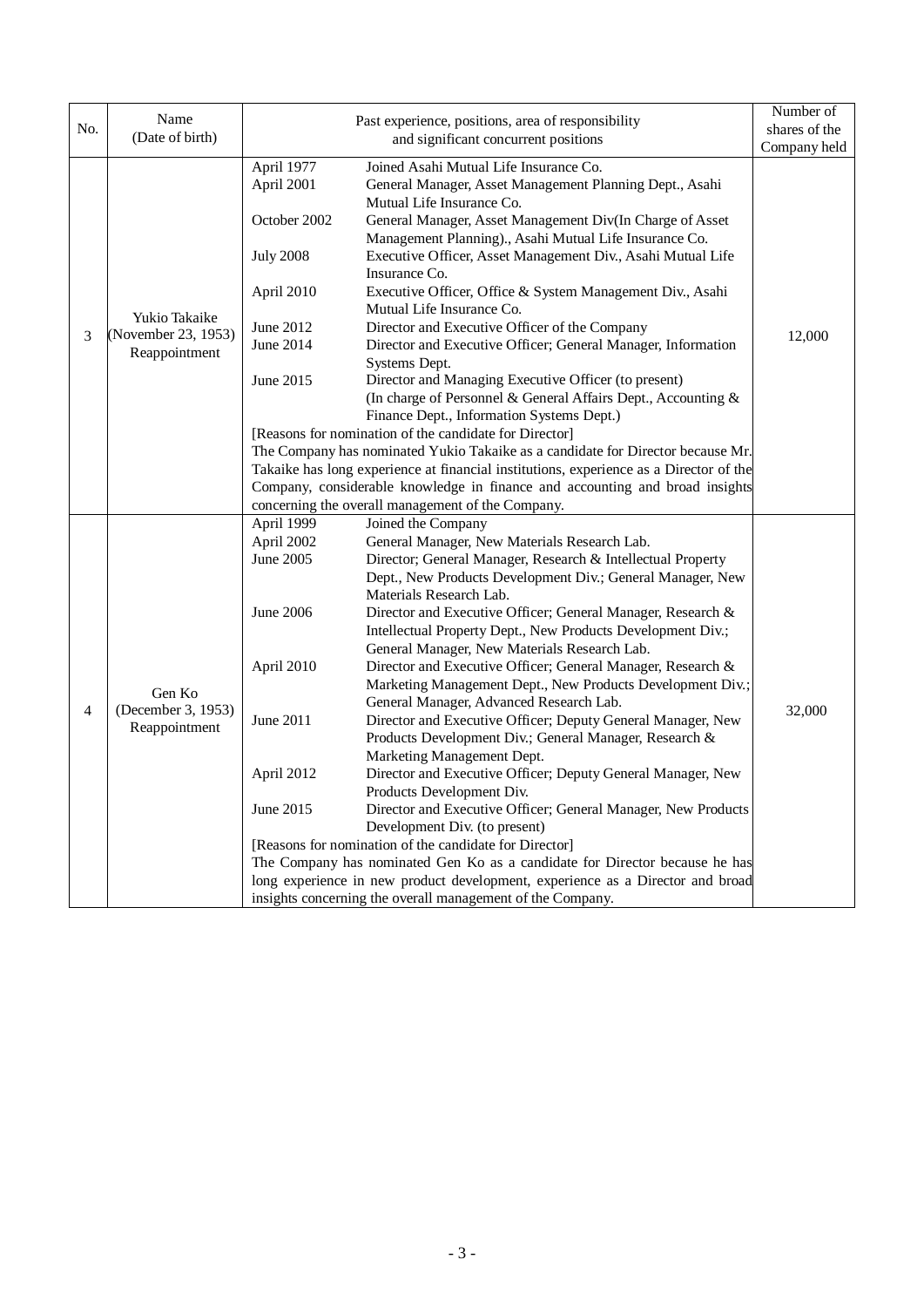|     | Name                                                      | Past experience, positions, area of responsibility                                                                                                                                                                                                                                                                                                                                                                                                                                                                                                                                                                                                                                                                                                                                                                                                                                                                                                                                                                                                                                                                                                                          | Number of     |
|-----|-----------------------------------------------------------|-----------------------------------------------------------------------------------------------------------------------------------------------------------------------------------------------------------------------------------------------------------------------------------------------------------------------------------------------------------------------------------------------------------------------------------------------------------------------------------------------------------------------------------------------------------------------------------------------------------------------------------------------------------------------------------------------------------------------------------------------------------------------------------------------------------------------------------------------------------------------------------------------------------------------------------------------------------------------------------------------------------------------------------------------------------------------------------------------------------------------------------------------------------------------------|---------------|
| No. | (Date of birth)                                           | and significant concurrent positions                                                                                                                                                                                                                                                                                                                                                                                                                                                                                                                                                                                                                                                                                                                                                                                                                                                                                                                                                                                                                                                                                                                                        | shares of the |
|     |                                                           |                                                                                                                                                                                                                                                                                                                                                                                                                                                                                                                                                                                                                                                                                                                                                                                                                                                                                                                                                                                                                                                                                                                                                                             | Company held  |
| 5   | Nobutaka Takahashi<br>(December 2, 1960)<br>Reappointment | April 1983<br>Joined the Company<br>June 2005<br>General Manager, Fundamental Chemicals Sales Dept., Sales<br>Div.<br>June 2006<br>Executive Officer; General Manager, Osaka Branch Office<br>June 2009<br>Director and Executive Officer; General Manager, Corporate<br>Planning Dept.<br>Director and Executive Officer<br>June 2011<br>June 2013<br>Director and Executive Officer; General Manager, Sales Div. (to<br>present)<br>[Reasons for nomination of the candidate for Director]<br>The Company has nominated Nobutaka Takahashi as a candidate for Director                                                                                                                                                                                                                                                                                                                                                                                                                                                                                                                                                                                                    | 26,000        |
|     |                                                           | because Mr. Takahashi has long experience in the sales division and management<br>such as corporate planning, experience as a Director and broad insights concerning                                                                                                                                                                                                                                                                                                                                                                                                                                                                                                                                                                                                                                                                                                                                                                                                                                                                                                                                                                                                        |               |
|     |                                                           | the overall management of the Company.                                                                                                                                                                                                                                                                                                                                                                                                                                                                                                                                                                                                                                                                                                                                                                                                                                                                                                                                                                                                                                                                                                                                      |               |
| 6   | Katsuhiro Saito<br>(August 26, 1957)<br>Reappointment     | Joined the Company<br>April 1981<br>June 2003<br>General Manager, Production Dept.-III of Shibukawa Plant<br>June 2006<br>General Manager, Production Engineering Dept. of Shibukawa<br>Plant<br>June 2007<br>Executive Officer; Plant Manager, Mizushima Plant<br>Executive Officer, Technical Div.<br>April 2012<br>June 2013<br>Executive Officer; Plant Manager of Shibukawa Plant<br>Director and Executive Officer; General Manager, Technical Div.<br>June 2015<br>(to present)<br>(In charge of Purchasing Dept.)<br>[Reasons for nomination of the candidate for Director]<br>The Company has nominated Katsuhiro Saito as a candidate for Director because<br>Mr. Saito has long experience in the technical division including plant operation,<br>experience as a Director and broad insights concerning the overall management of<br>the Company.                                                                                                                                                                                                                                                                                                              | 15,000        |
| 7   | Yasutoshi Suzuki<br>(August 9, 1960)<br>Reappointment     | April 1984<br>Joined The Dai-Ichi Kangyo Bank, Ltd. (current Mizuho Bank,<br>$Ltd.$ )<br>May 2004<br>General Manager of Chitosefunabashi Branch, Mizuho Bank,<br>Ltd.<br>March 2006<br>General Manager of Toyohashi Branch, Mizuho Bank, Ltd.<br>General Manager, Administration Department, Mizuho Trust &<br><b>July 2009</b><br>Banking Co., Ltd.<br>General Manager of Sapporo Branch, Mizuho Trust & Banking<br>April 2011<br>Co., Ltd.<br>April 2013<br>Executive Officer; and General Manager, Trust Business<br>Department VI, Mizuho Trust & Banking Co., Ltd.<br>Executive Director, Mizuho Trust & Banking Co., Ltd.<br>April 2015<br>June 2015<br>Corporate Adviser of the Company<br>Director and Executive Officer (to present)<br>June 2015<br>(In charge of Corporate Planning Dept.)<br>[Reasons for nomination of the candidate for Director]<br>The Company has nominated Yasutoshi Suzuki as a candidate for Director because<br>Mr. Suzuki has long experience at financial institutions, experience as a Director of<br>the Company, considerable knowledge in finance and accounting and broad insights<br>in the overall management of the Company. | $\theta$      |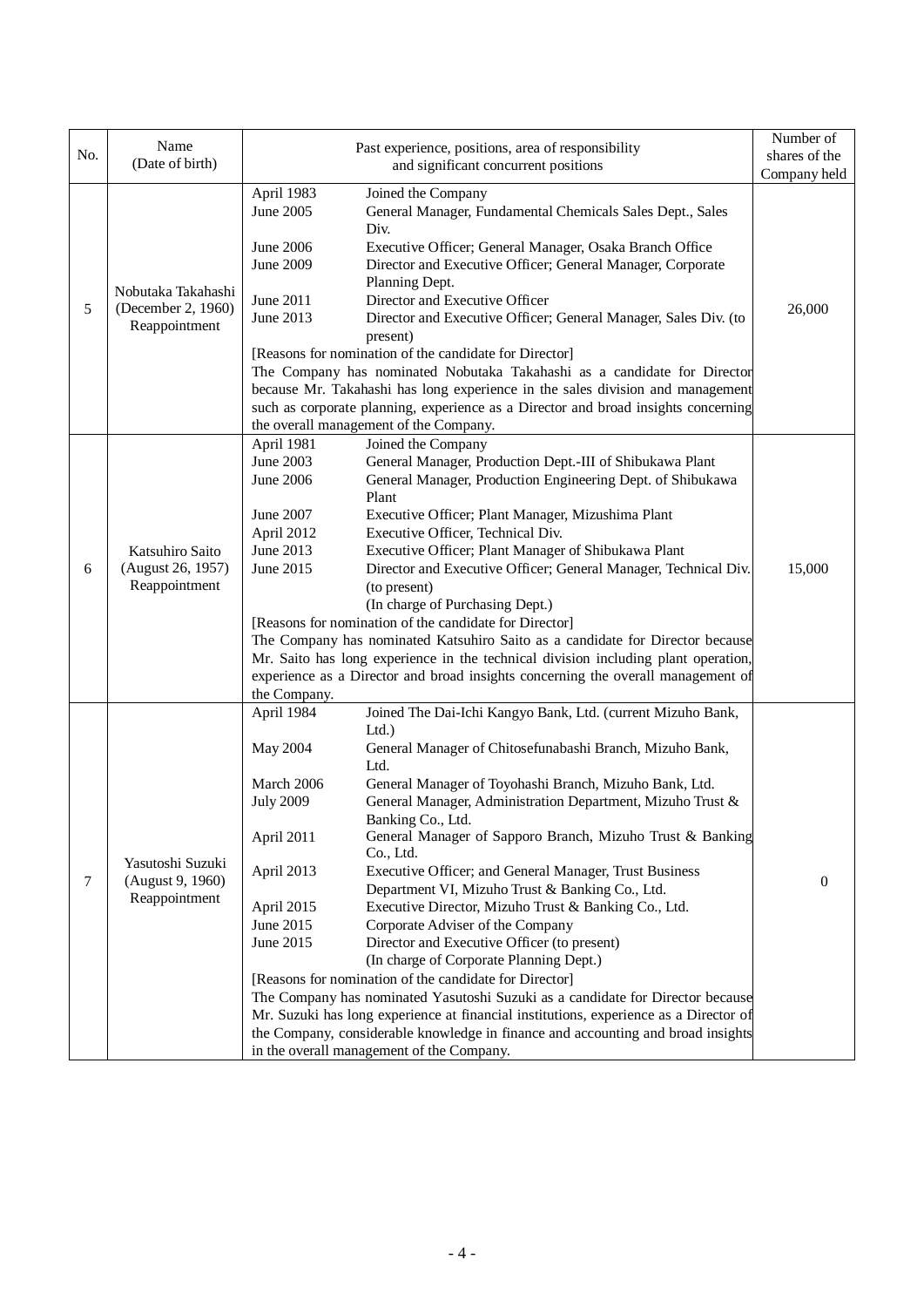|     | Name                                                               |                                    | Past experience, positions, area of responsibility                               | Number of     |
|-----|--------------------------------------------------------------------|------------------------------------|----------------------------------------------------------------------------------|---------------|
| No. | (Date of birth)                                                    |                                    | and significant concurrent positions                                             | shares of the |
|     |                                                                    |                                    |                                                                                  | Company held  |
|     |                                                                    | April 1987                         | Admitted as Attorney-at-Law                                                      |               |
|     |                                                                    | April 1987                         | Joined Marunouchi Sogo Law Office                                                |               |
|     |                                                                    | October 2006                       | Outside Auditor, Kanebo Cosmetics Inc.                                           |               |
|     |                                                                    | September 2011                     | Co-Representative Attorney-at-law, Marunouchi Sogo Law                           |               |
|     |                                                                    |                                    | Office (to present)                                                              |               |
|     | Hideki Matsui                                                      | June 2015                          | Outside Director of the Company (to present)                                     |               |
| 8   | (July 9, 1962)                                                     | [Significant concurrent position]  |                                                                                  | $\theta$      |
|     | Reappointment                                                      |                                    | Co-Representative Attorney-at-law, Marunouchi Sogo Law Office                    |               |
|     | Outside                                                            |                                    | [Reasons for nomination of the candidate for Outside Director]                   |               |
|     |                                                                    |                                    | Although he has not been involved in corporate management other than as an       |               |
|     |                                                                    |                                    | outside officer, the Company has nominated Hideki Matsui as a candidate for      |               |
|     |                                                                    |                                    | Outside Director because Mr. Matsui has engaged in corporate legal affairs as an |               |
|     |                                                                    |                                    | attorney-at-law for many years, and the Company expects him to utilize his       |               |
|     |                                                                    |                                    | experience and broad insights for the management of the Company.                 |               |
|     | Masaharu Sugiyama<br>(June 20, 1954)<br>New Appointment<br>Outside | November 1979                      | Joined Daiichi Audit Corporation (current Ernst & Young                          |               |
|     |                                                                    |                                    | ShinNihon LLC)                                                                   |               |
|     |                                                                    | August 1983                        | Registered as Certified Public Accountant (CPA)                                  |               |
|     |                                                                    | May 2002                           | Representative Partner (current Senior Partner), Ernst & Young                   |               |
|     |                                                                    |                                    | ShinNihon LLC (to present)                                                       |               |
|     |                                                                    | August 2008                        | Councilor of Employee Council, Ernst & Young ShinNihon LLC<br>(to present)       |               |
|     |                                                                    | August 2010                        | Audit Commissioner, Ernst & Young ShinNihon LLC                                  |               |
|     |                                                                    | August 2013                        | Chairman of Audit Committee, Ernst & Young ShinNihon LLC                         |               |
|     |                                                                    | August 2014                        | Vice-Chairman of Employee Council, Ernst & Young ShinNihon                       |               |
| 9   |                                                                    |                                    | LLC (to present)                                                                 | $\theta$      |
|     |                                                                    | [Significant concurrent positions] |                                                                                  |               |
|     |                                                                    |                                    | Senior Partner, Ernst & Young ShinNihon LLC                                      |               |
|     |                                                                    |                                    | Member of the Employee Council, Ernst & Young ShinNihon LLC                      |               |
|     |                                                                    |                                    | [Reasons for nomination of the candidate for Outside Director]                   |               |
|     |                                                                    |                                    | Although he has not been involved in corporate management other than as an       |               |
|     |                                                                    |                                    | outside officer, the Company has nominated Masaharu Sugiyama as a candidate for  |               |
|     |                                                                    |                                    | Outside Director because Mr. Sugiyama has engaged in corporate accounting for    |               |
|     |                                                                    |                                    | many years as a Certified Public Accountant, and the Company expects him to      |               |
|     |                                                                    |                                    | utilize his experience and broad insights for the management of the Company.     |               |

(Notes)

1. Hideki Matsui and Masaharu Sugiyama are both candidates for Outside Director and candidates for independent officer as stipulated by the rules of the Tokyo Stock Exchange.

- 2. Although Hideki Matsui belongs to the Marunouchi Sogo Law Office, with which the Company has a legal advisory retainer contract and to which it pays fees for legal services provided by attorneys, the Company paid only about ¥6 million for the fiscal year ended March 31, 2016, and this amount does not affect the independence of Mr. Matsui either from the Company or from the law office.
- 3. Although Masaharu Sugiyama belongs to Ernst & Young ShinNihon LLC, which is the Company's accounting auditor and pays compensation for audits conducted by the firm, the Company paid only ¥39 million for the fiscal year ended March 31, 2016, and this amount does not affect the independence of Mr. Sugiyama either from the Company or from the audit firm. Mr. Sugiyama is scheduled to retire from the audit firm by June 28, 2016. Mr. Sugiyama has not been in charge of audits of the Company.
- 4. The Company has an agreement with Hideki Matsui to limit his liability as Outside Director on the basis of the provisions of Article 427, Paragraph 1, of the Companies Act with the liability limit set forth in the relevant law. In case Mr. Matsui is elected Outside Director and assumes office as such, the Company plans to continue to enter into a similar agreement with him. Also, if Masaharu Sugiyama is elected Outside Director and assumes office as such, the Company plans to enter into an agreement with Mr. Sugiyama to limit his liability as Outside Director on the basis of the provisions of Article 427, Paragraph 1, of the Companies Act with the liability limit set forth in the relevant law.
- 5. Hideki Matsui's term of office as Outside Director of the Company will be one year upon the conclusion of this general meeting of shareholders.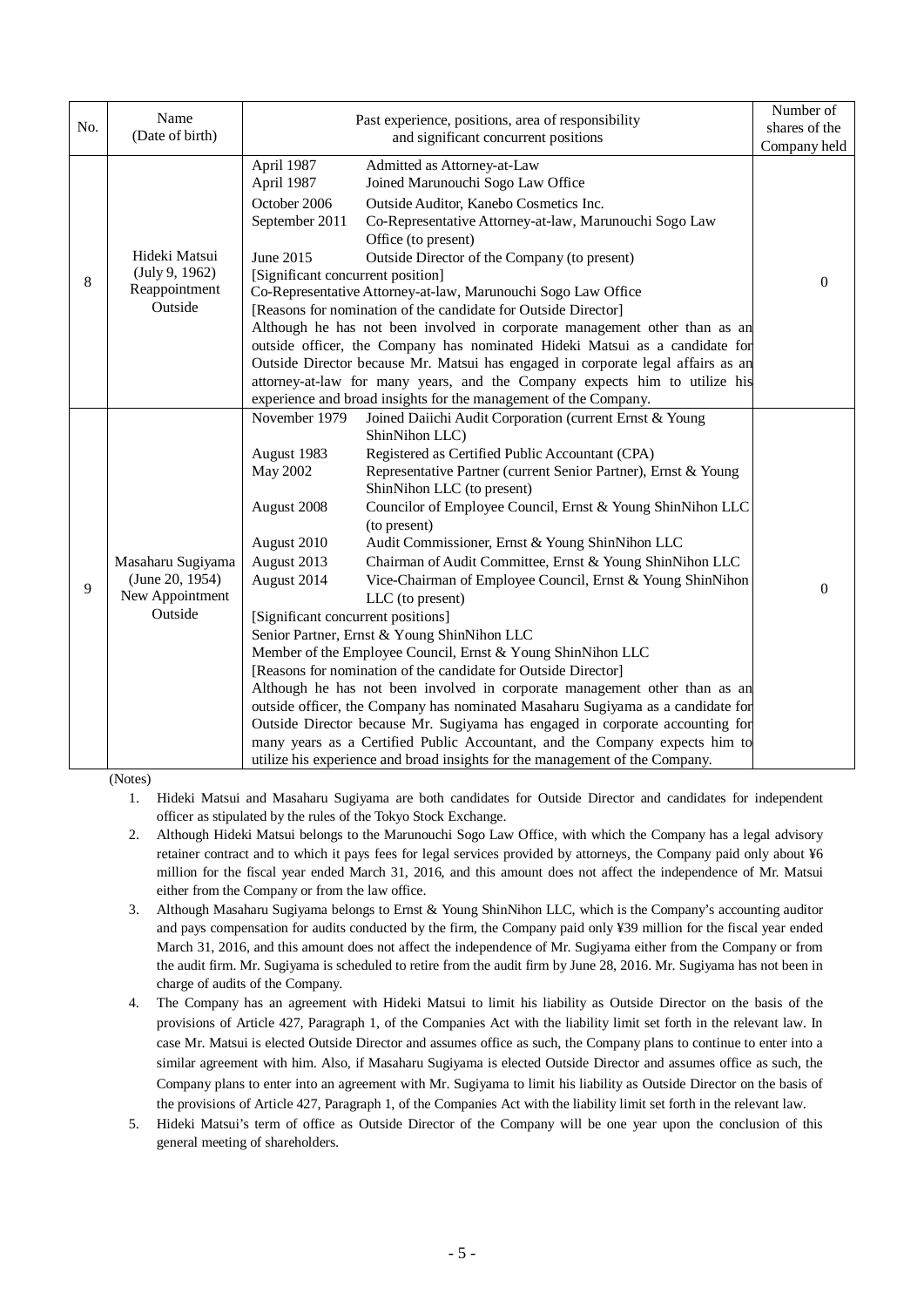# **Proposal 2:** Election of 4 Auditors

The terms of office of all four Auditors will expire at the conclusion of this year's Ordinary General Meeting of Shareholders. Accordingly, the election of 4 Auditors is proposed.

|     | Name                              |                  | Past experience, positions                                                         | Number of     |
|-----|-----------------------------------|------------------|------------------------------------------------------------------------------------|---------------|
| No. | (Date of birth)                   |                  | and significant concurrent positions                                               | shares of the |
|     |                                   |                  |                                                                                    | Company held  |
|     |                                   | April 1975       | Joined the Company                                                                 |               |
|     |                                   | <b>June 2001</b> | General Manager, Production Dept. of Mizushima Plant                               |               |
|     |                                   | <b>July 2002</b> | Vice Plant Manager; and General Manager, Production Dept. of                       |               |
|     |                                   |                  | Mizushima Plant                                                                    |               |
|     |                                   | June 2003        | Director; Plant Manager of Mizushima Plant                                         |               |
|     |                                   | June 2006        | Director and Executive Officer; Plant Manager of Mizushima                         |               |
|     |                                   |                  | Plant                                                                              |               |
|     |                                   | June 2007        | Director and Executive Officer; Plant Manager of Shibukawa                         |               |
|     |                                   |                  | Plant                                                                              |               |
|     |                                   | June 2009        | Director and Executive Officer of the Company;                                     |               |
|     | Akiho Kawata                      |                  | Representative Director, Vice-president of Jobi Engineering                        |               |
| 1   | (February 20, 1951)               |                  | Co., Ltd.                                                                          | 34,000        |
|     | Reappointment                     | June 2011        | Director and Executive Officer; General Manager, New                               |               |
|     |                                   |                  | Products Development Div.                                                          |               |
|     |                                   | April 2012       | Director and Executive Officer; Plant Manager of Mizushima                         |               |
|     |                                   |                  | Plant                                                                              |               |
|     |                                   | June 2013        | Director and Managing Executive Officer; Plant Manager of                          |               |
|     |                                   |                  | Mizushima Plant                                                                    |               |
|     |                                   | June 2015        | Standing Auditor (to present)                                                      |               |
|     |                                   |                  | [Reasons for nomination of the candidate for Auditor]                              |               |
|     |                                   |                  | The Company has nominated Akiho Kawata as a candidate for Auditor because Mr.      |               |
|     |                                   |                  | Kawata has long experience in the technical division including plant operation and |               |
|     |                                   |                  | broad insights concerning the overall management of the Company.                   |               |
|     |                                   | April 1980       | Joined Asahi Mutual Life Insurance Co.                                             |               |
|     |                                   | April 2003       | Joined the Company; General Manager, Information Systems                           |               |
|     |                                   |                  | Dept.                                                                              |               |
|     | Fumihiro Takahashi                | April 2008       | General Manager, Internal Auditing Dept.                                           |               |
|     |                                   | June 2010        | Executive Officer; General Manager, Internal Auditing Dept.                        |               |
| 2   | (April 23, 1956)<br>Reappointment | June 2014        | Standing Auditor (to present)                                                      | 5,000         |
|     |                                   |                  | [Reasons for nomination of the candidate for Auditor]                              |               |
|     |                                   |                  | The Company has nominated Fumihiro Takahashi as a candidate for Auditor            |               |
|     |                                   |                  | because Mr. Takahashi has long experience in the internal auditing department of   |               |
|     |                                   |                  | the Company and considerable knowledge in finance and accounting.                  |               |

The candidates for Auditors are as follows. The Board of Audit & Supervisory Board Members has previously given its approval to this proposal.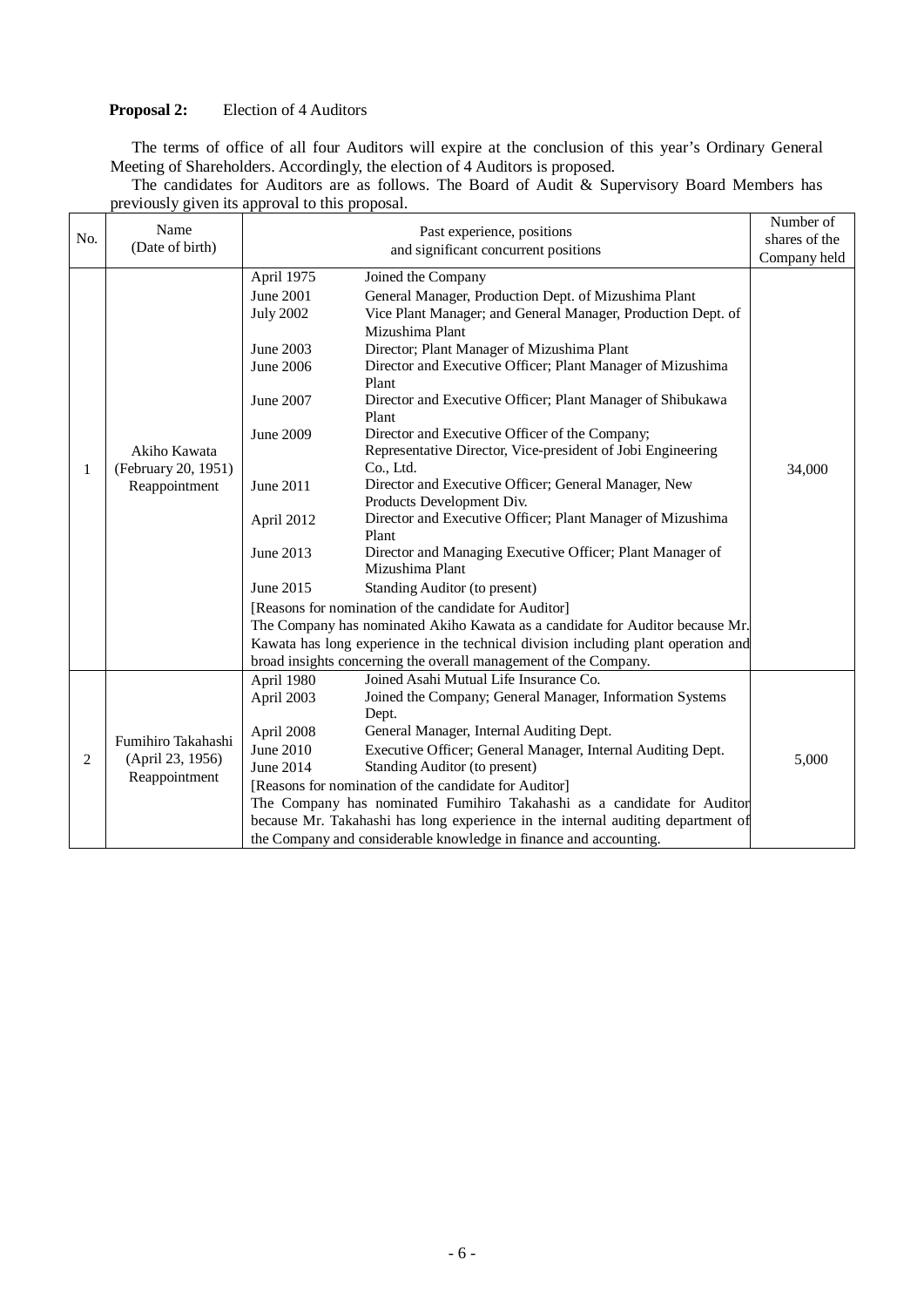|                | Name                                                                | Past experience, positions                                                                                                                                                                                                                                                                                                                                                                                                                                                                                                                                                                                                                                                                                                                                                                                                                                                                                                                                                                                                  | Number of                     |
|----------------|---------------------------------------------------------------------|-----------------------------------------------------------------------------------------------------------------------------------------------------------------------------------------------------------------------------------------------------------------------------------------------------------------------------------------------------------------------------------------------------------------------------------------------------------------------------------------------------------------------------------------------------------------------------------------------------------------------------------------------------------------------------------------------------------------------------------------------------------------------------------------------------------------------------------------------------------------------------------------------------------------------------------------------------------------------------------------------------------------------------|-------------------------------|
| No.            | (Date of birth)                                                     | and significant concurrent positions                                                                                                                                                                                                                                                                                                                                                                                                                                                                                                                                                                                                                                                                                                                                                                                                                                                                                                                                                                                        | shares of the<br>Company held |
|                |                                                                     | April 1967<br>Joined Zeon Corporation                                                                                                                                                                                                                                                                                                                                                                                                                                                                                                                                                                                                                                                                                                                                                                                                                                                                                                                                                                                       |                               |
| 3              | Naozumi Furukawa<br>(December 22, 1944)<br>Reappointment<br>Outside | June 1997<br>Director, Zeon Corporation<br><b>June 1999</b><br>Senior Director, Zeon Corporation<br>Executive Director, Zeon Corporation<br>June 2001<br>Chief Executive Director, Zeon Corporation<br>June 2002<br>President and Chief Executive Officer, Zeon Corporation<br>June 2003<br>Outside Auditor, The Yokohama Rubber Co., Ltd.<br>June 2006<br>Chairman, Zeon Corporation (to present)<br>June 2013<br>Outside Director, The Yokohama Rubber Co., Ltd. (to present)<br>March 2014<br>June 2015<br>Outside Auditor of the Company (to present)<br>[Significant concurrent positions]<br>Chairman, Zeon Corporation<br>Outside Director, The Yokohama Rubber Co., Ltd.<br>[Reasons for nomination of the candidate for Outside Auditor]<br>The Company has nominated Naozumi Furukawa as Outside Auditor because Mr.                                                                                                                                                                                              | $\overline{0}$                |
|                |                                                                     | Furukawa has engaged in the management of chemical manufacturers for many<br>years and the Company expects Mr. Furukawa to utilize his experience and broad<br>insights for the Company's audits.                                                                                                                                                                                                                                                                                                                                                                                                                                                                                                                                                                                                                                                                                                                                                                                                                           |                               |
|                |                                                                     | Joined Asahi Mutual Life Insurance Co.<br>April 1984                                                                                                                                                                                                                                                                                                                                                                                                                                                                                                                                                                                                                                                                                                                                                                                                                                                                                                                                                                        |                               |
| $\overline{4}$ | Hiroki Kimura<br>(January 19, 1962)<br>Reappointment<br>Outside     | General Manager, Asset Management Planning Dept., Asset<br>April 2009<br>Management Div., Asahi Mutual Life Insurance Co.<br>Executive Officer; General Manager, Finance & Property<br>April 2012<br>Exclusive Administration Dept., Asset Management Div., Asahi                                                                                                                                                                                                                                                                                                                                                                                                                                                                                                                                                                                                                                                                                                                                                           |                               |
|                |                                                                     | Mutual Life Insurance Co.<br>Executive Officer; General Manager, Asset Management Div.,<br>April 2013<br>Asahi Mutual Life Insurance Co.<br>Director and Executive Officer; General Manager, Asset<br><b>July 2013</b><br>Management Div., Asahi Mutual Life Insurance Co.<br>Director and Executive Officer; Manager, Asset Management<br>April 2014<br>Div., Asahi Mutual Life Insurance Co.<br>Outside Auditor of the Company (to present)<br>June 2014<br>Director and Managing Executive Officer, Asahi Mutual Life<br>April 2015<br>Insurance Co. (to present)<br>[Significant concurrent position]<br>Director and Managing Executive Officer, ASAHI MUTUAL LIFE INSURANCE<br>CO.<br>[Reasons for nomination of the candidate for Outside Auditor]<br>The Company has nominated Hiroki Kimura as a candidate for Outside Auditor<br>because Mr. Kimura has many years' experience at financial institutions and broad<br>insights, and the Company expects him to utilize his expertise for the Company's<br>audits. | $\Omega$                      |

(Notes)

1. Naozumi Furukawa and Hiroki Kimura are both candidates for Outside Auditor and candidates for independent officer as prescribed by the Tokyo Stock Exchange.

2. The Company has agreements with both Naozumi Furukawa and Hiroki Kimura to limit their liability on the basis of the provisions of Article 427, Paragraph 1, of the Companies Act with the liability limit set forth in the relevant law. In case they are elected as Outside Auditors and assume office as such, the Company plans to continue a similar agreement with them.

3. Naozumi Furukawa's term of office as an Outside Auditor will be one year upon the conclusion of this general meeting of shareholders and Hiroki Kimura's two years.